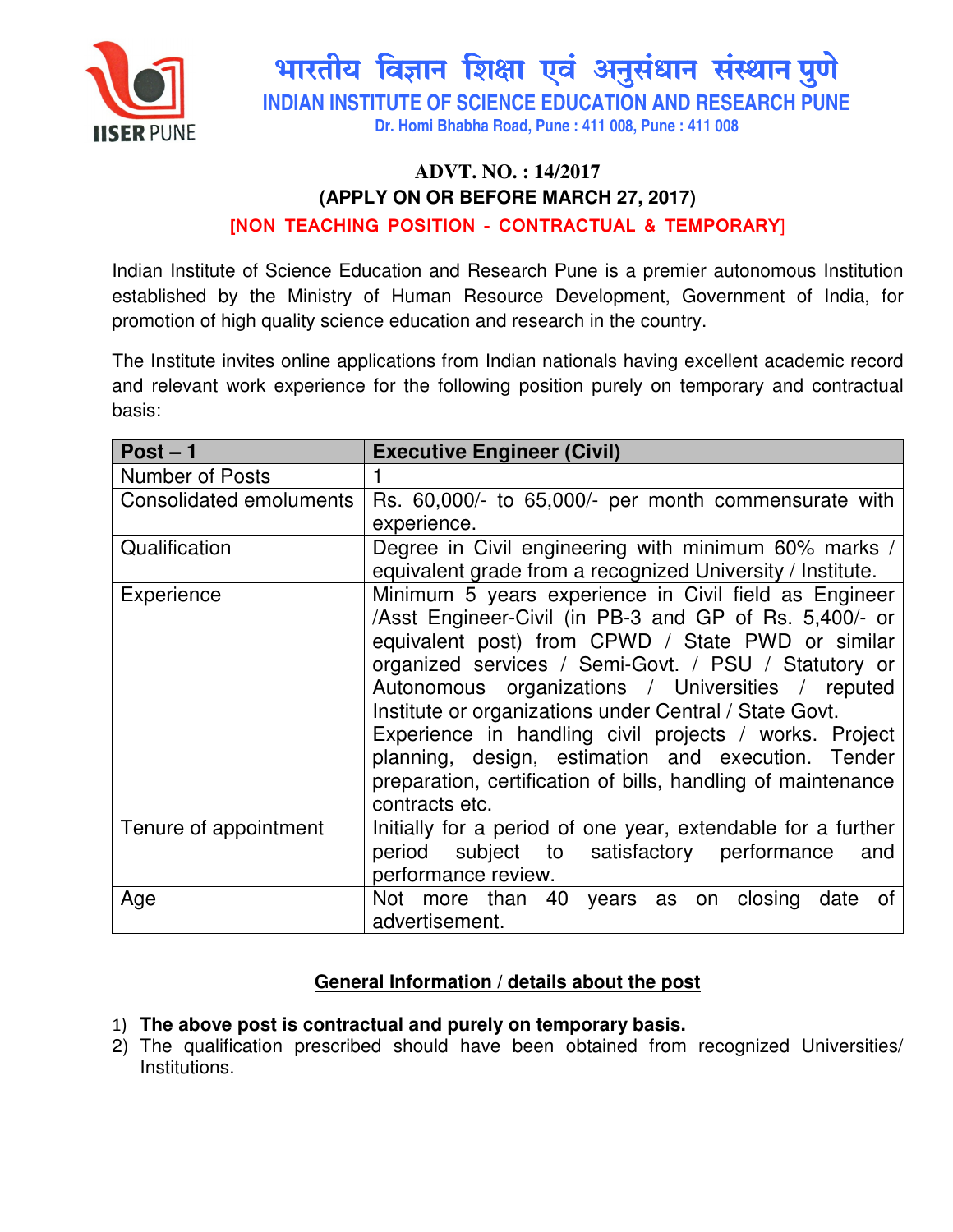- 3) Age relaxation as applicable to SC/ST/OBC/Physically Handicapped / Ex-Serviceman Applicants will be considered as per the Government of India norms.
- 4) The prescribed essential qualifications / experience indicated are bare minimum and mere possessions of same will not entitle the applicants to be called for interview. **Where number of applications received in response to an advertisement is large, it may not be convenient or possible for the Institute to interview all the applicants. The Institute may restrict the number of applicants to be called for selection process to a reasonable limit, on the basis of qualifications and experience higher than that of the minimum prescribed in the advertisement.** The applicant should, therefore, furnish details of all the qualifications and experience possessed in the relevant field, over and above the minimum qualifications / experience**.**
- 5) Relaxation in age, educational qualification and / or experience may be considered in case of exceptionally meritorious applicants, with prior approval of the Competent Authority.
- 6) Applicants not fulfilling the above criteria need not apply.
- 7) No TA/DA will be admissible for appearing the interview.
- 8) Selected applicant will have to join duty immediately on receipt of the offer.
- 9) No interim enquiries / correspondence / communication of any sort will be entertained on the matter.
- 10) Canvassing in any form and / or bringing any influence, political, or otherwise, will be treated as a disqualification for the post applied for.

#### **How To Apply:**

**Please Read Carefully Before Submitting the Online Application.**

**Last date for submitting on-line applications is March 27, 2017. Applicants need not send hard copy of the application at this stage.** 

Interested candidates fulfilling the eligibility as per the above given criteria may apply online in the prescribed application format. Click on the link **"Apply Online"** available below this advertisement and apply for the post. Please keep your personal details, qualification details, details of references, experience details, other relevant details, soft copy of the passport size photograph with you and printer attached to your desk top before starting online application.

In case, name of the degree that you possess is not listed in the drop down option, please select "other" and enter name of the degree, specialization and other desired details in the field named as "specialization".

**In case the applicant has completed the degree/s, course/s through Distance learning / Correspondence / Part –Time method:** 

- **Please mention in the Specialization field if the particular degree / course has been done through Distance / Correspondence / Part time as the case may be.**
- **In case the degree / course is completed through Private College / Institute not affiliated to any University, mention Private in the Specialization field in addition to other details.**

**While entering the details of employment, pay scale details should be entered as under:** 

1] In case applicant is/was drawing salary as per the  $6<sup>th</sup>$  pay scale – Enter Pay Band and Grade Pay of the post (Example – PB 3 + GP Rs. 5400/-)